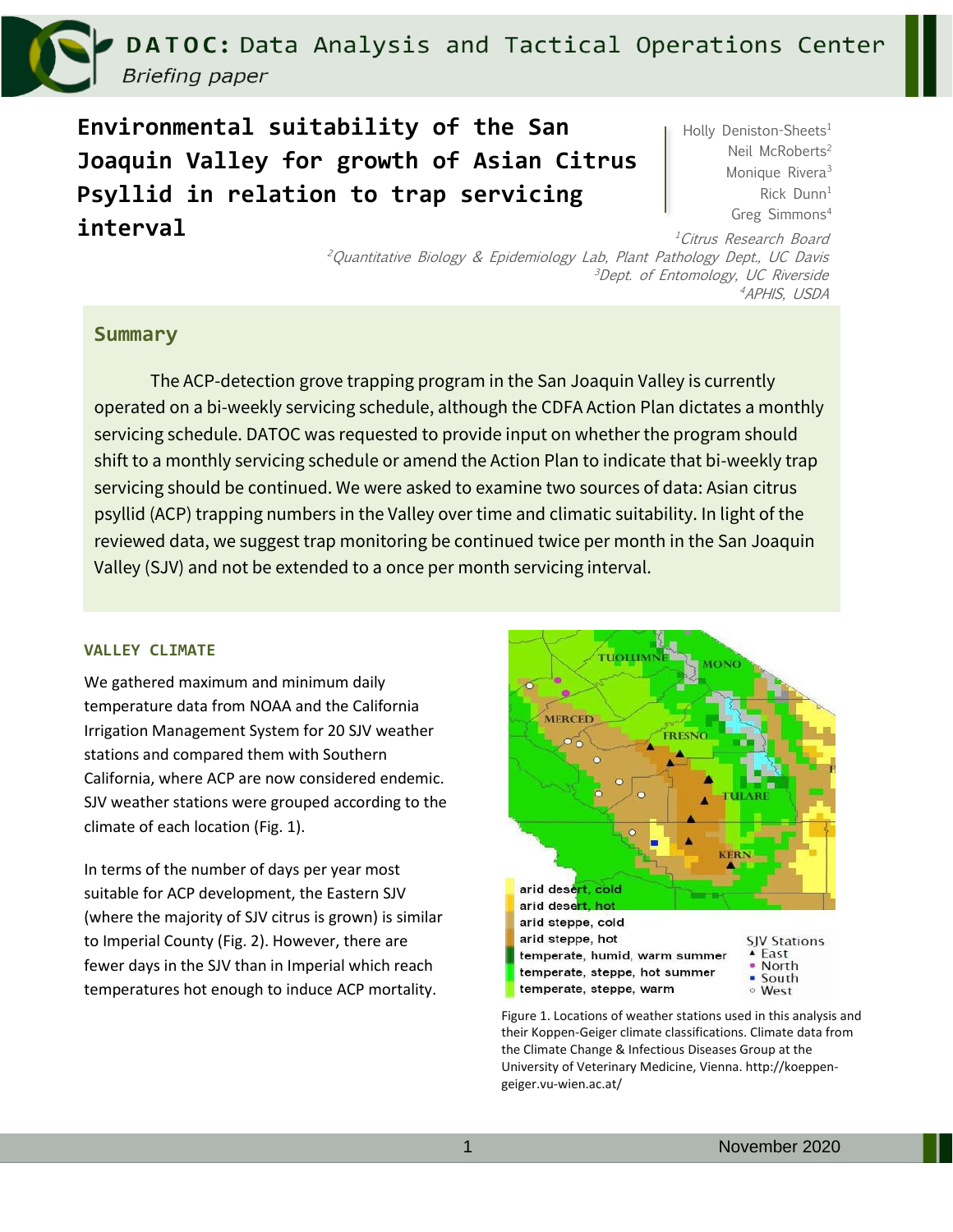

Figure 2. The number of days per year (average from 2015 – 2019) in each ACP development category for California regions.

The SJV on average (i.e., not split into North, South, East, and West) accumulates enough degree days over a year for 4 potential generations of ACP (Fig. 3). This is similar to San Bernardino, Riverside, and Imperial. However, the lack of extremely hot days in the SJV compared with Imperial may indicate that the SJV is at a higher risk of ACP establishment than the southern desert, and trapping data support this possibility.



Figure 3. Degree days accumulated on average between 2015 and 2019 in different CA regions. CA desert = Imperial and Eastern Riverside counties; CA Temperate = Orange, Western Riverside, San Bernardino, and San Diego. SJV = Stanislaus, Fresno, Tulare, Kings, and Kern. TX = Cameron, Hidalgo, and Willacy.

## **TRAPPING HISTORY**

ACP have been detected in the SJV year-round (Fig. 4), and nymphs have been detected from May through November. In 2016, the worst year for ACP detections, multiple ACP detections occurred consistently each month.